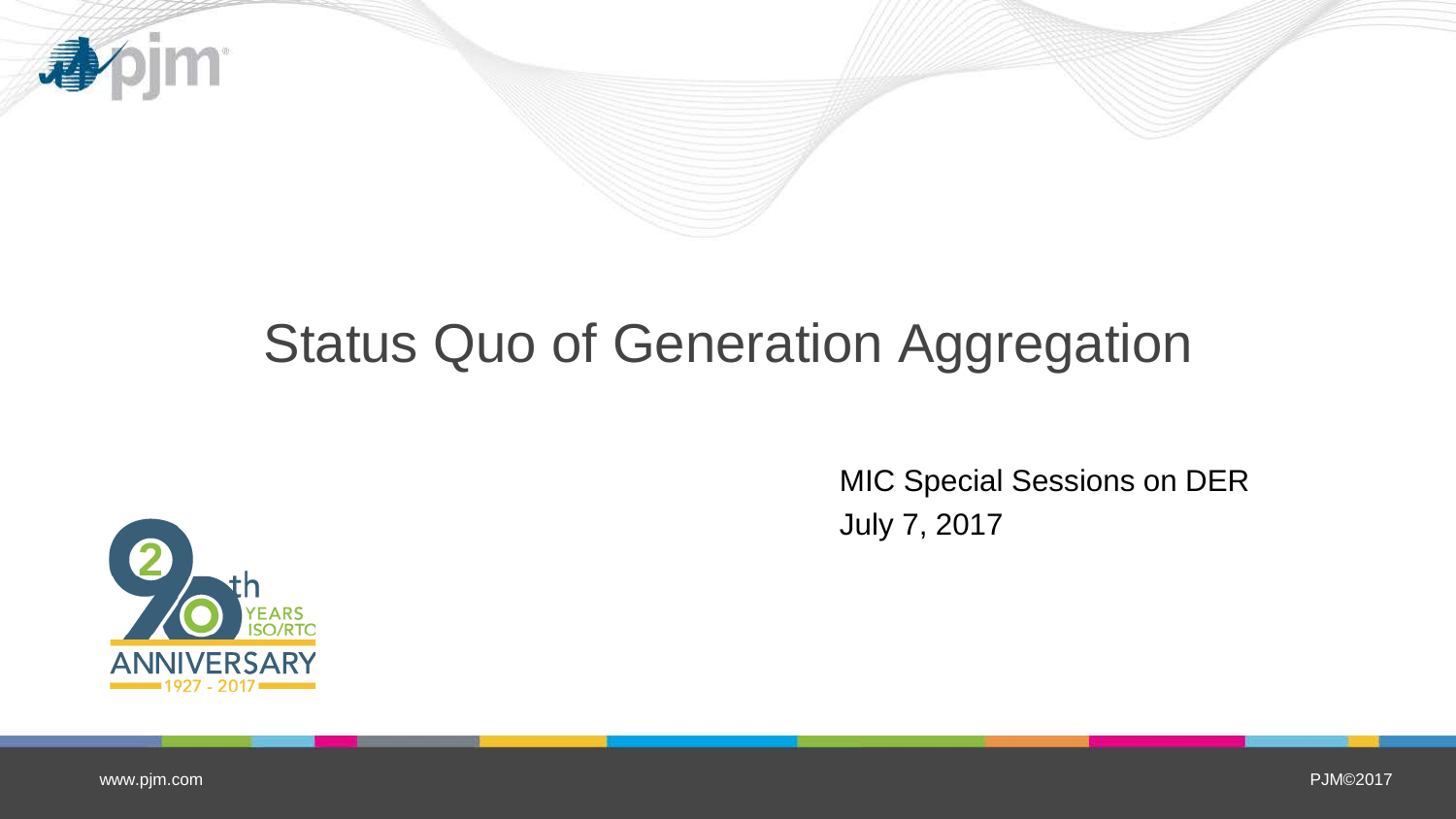

Manual 11 Section 2.3.3

• *Generating units that are connected to the system at the same electrical location may be aggregated and offered into the PJM market as a single unit.*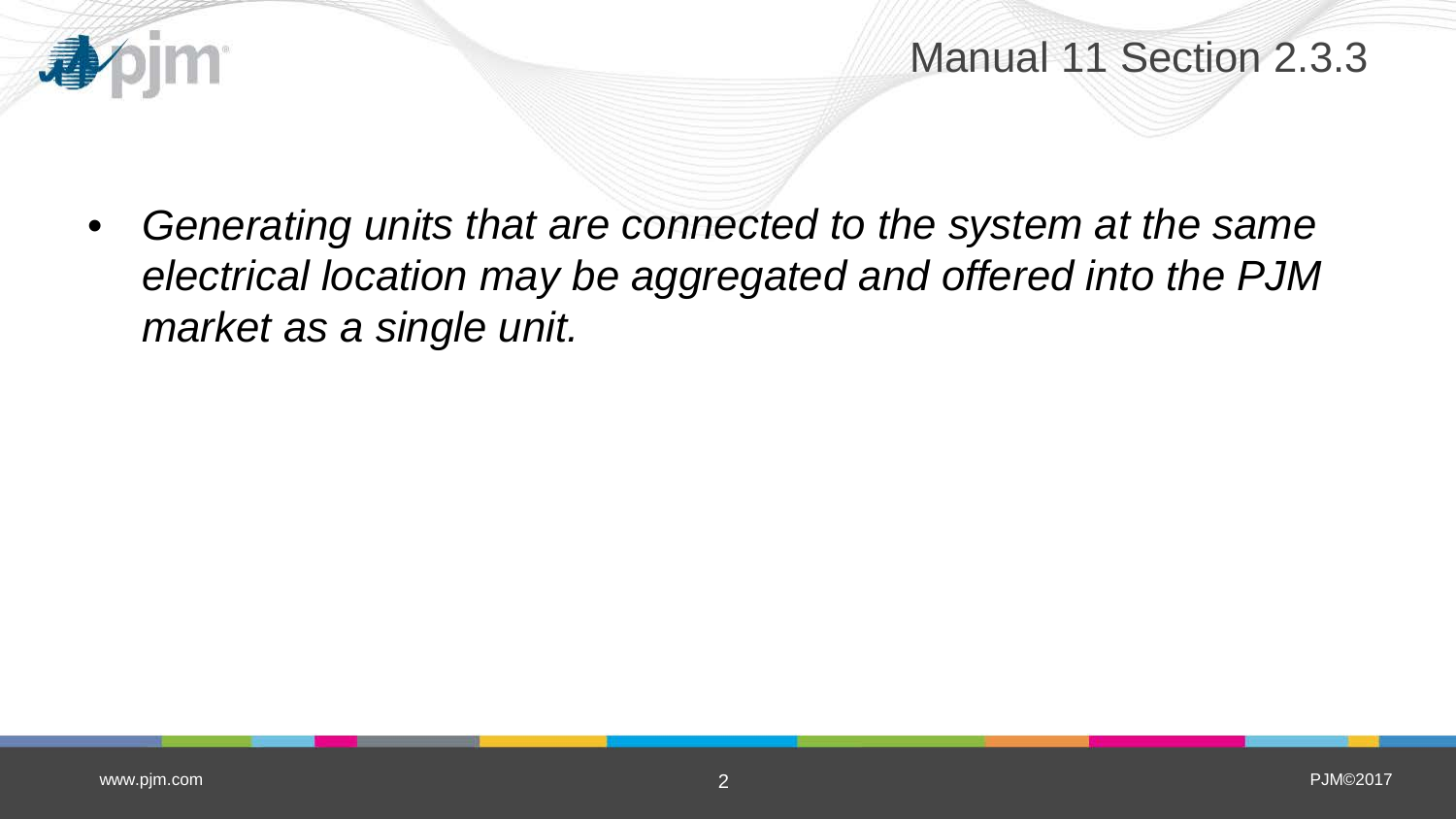

#### **"Single bus" (Manual 11)**

• A "single bus" will be any unit located at the same site and that has the identical electrical impacts on the transmission system.

#### **Transmission Bus**

• A utility bus in the PJM EMS.

### **Electrical location (Manual 11)**

• "Generating units that are connected to the system at the same electrical location may be aggregated and offered into the PJM market as a single unit."

#### **Point of interconnection (Tariff)**

- "Point of Interconnection" shall mean the point or points, shown in the appropriate appendix to the **Interconnection Service Agreement** and the Interconnection Construction Service Agreement, **where the Customer Interconnection Facilities interconnect with the Transmission Owner**  Interconnection Facilities or the Transmission System.
	- **WMPA has no Interconnection Service Agreement.** For EDC-connected DER on WMPAs: in some cases, POI is customer<>EDC. In other cases, POI is EDC<>TO.

#### **Point of common coupling (N/A - NOT A PJM DEFINED TERM.)**

• IEEE 1547 "The point where a Local EPS [e.g, customer] is connected to an Area EPS [e.g., utility]"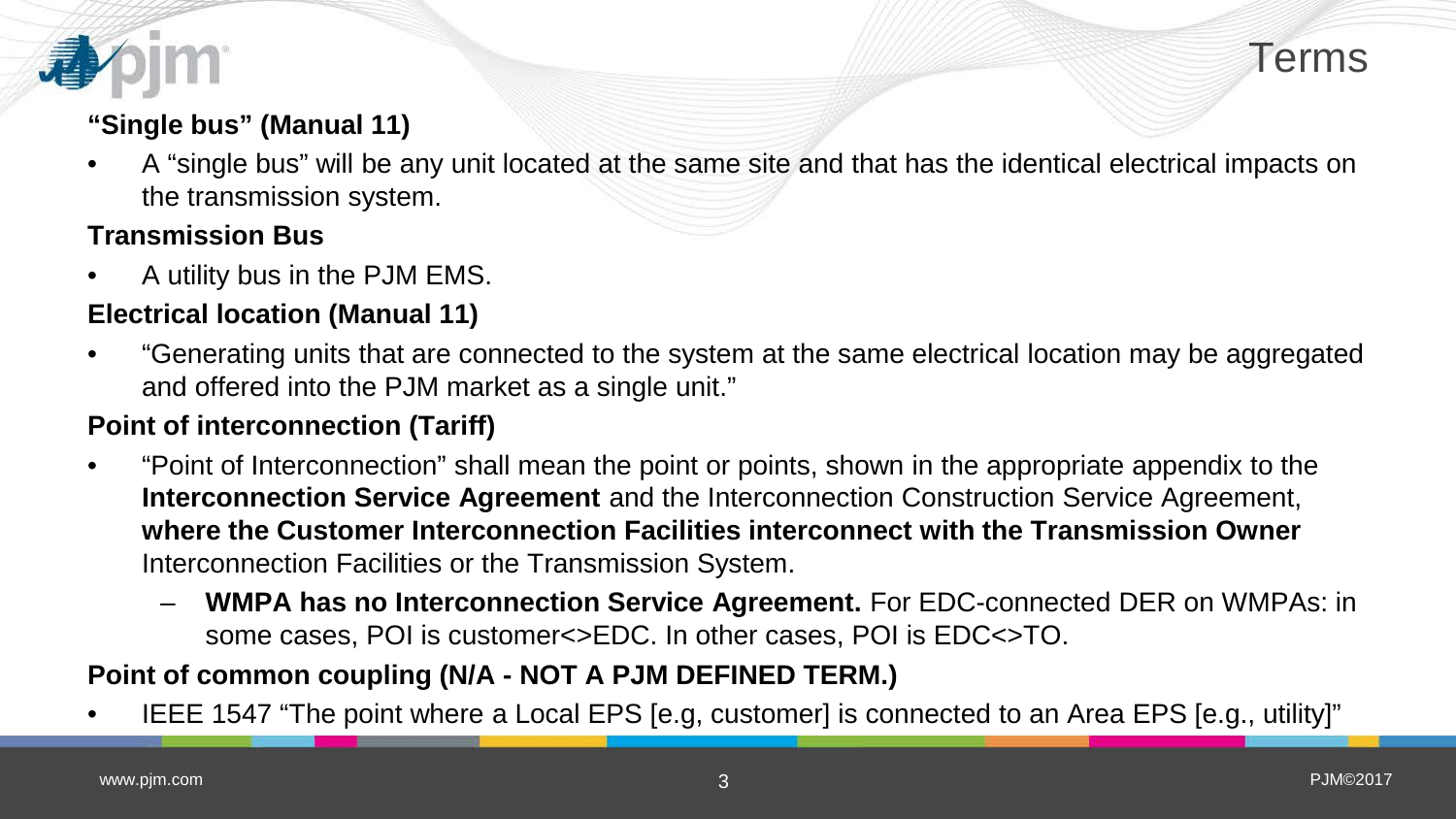

## Examples of "participation aggregation" to form single unit in dispatch

| <b>Type</b>                  | Individual generator                         | <b>Aggregation scope</b>                            | <b>EMS Model</b>                                           |
|------------------------------|----------------------------------------------|-----------------------------------------------------|------------------------------------------------------------|
| Wind farm                    | 1.5 MW wind turbine                          | 40 turbines in 900 acres w/ 1 POI                   | Single unit at 138 kV                                      |
| Solar farm                   | 1 MW solar inverter                          | 200 inverters in 50 acres w/ 1 POI                  | Single unit at 34 kV                                       |
| <b>Distributed</b><br>solar  | 200 W solar<br>microinverter                 | 3,000 inverters behind a single<br>transmission bus | Single unit at 230 kV                                      |
| Diesel block                 | 2 MW engines                                 | 6 units at power plant w/ 1 POI                     | Single unit at 138 kV                                      |
| Wired w/load<br>sells excess | $2 \times C$ Ts + 1 Steam +<br>Loads (60 MW) | Industrial cogen with three units w/<br>1 POI       | Single unit gross output plus<br>gross load at 69 kV       |
| Cogen                        | $2 \times C$ Ts + 1 Steam (100<br>MW)        | Industrial cogen with three units at<br>1 POI       | 3 units at 13 kV at 2 substations                          |
| Combined<br>cycle            | $4 \times CTs + 1$ Steam (500<br>MW)         | Power plant with many units at<br>one POI           | 5 units at several adjacent<br>transmission buses at 34 kV |